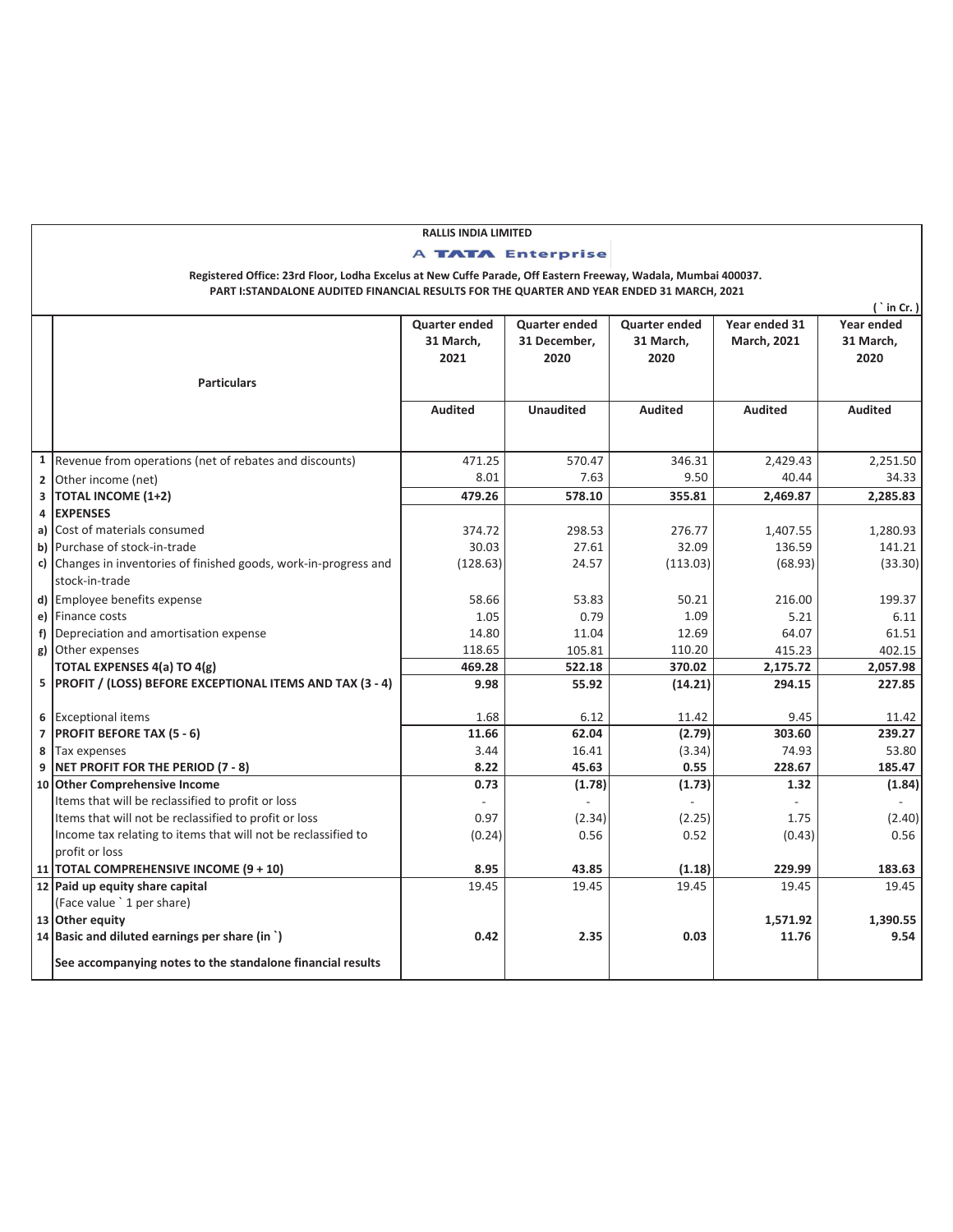|                                                                    |                | in $Cr.$       |  |  |  |
|--------------------------------------------------------------------|----------------|----------------|--|--|--|
| PART II: STANDALONE AUDITED BALANCE SHEET AS AT 31 MARCH, 2021     |                |                |  |  |  |
|                                                                    | As at          | As at          |  |  |  |
| <b>Particulars</b>                                                 | 31 March,      | 31 March,      |  |  |  |
|                                                                    | 2021           | 2020           |  |  |  |
|                                                                    | <b>Audited</b> | <b>Audited</b> |  |  |  |
| <b>ASSETS</b>                                                      |                |                |  |  |  |
| Non-current assets                                                 |                |                |  |  |  |
| a)Property, plant and equipment                                    | 392.46         | 360.78         |  |  |  |
| b)Capital work-in-progress                                         | 105.71         | 28.76          |  |  |  |
| c)Investment property                                              | 0.12           | 0.13           |  |  |  |
| d) Right-of-use asset                                              | 31.74          | 26.44          |  |  |  |
| e)Goodwill on amalgamation                                         | 195.82         | 195.82         |  |  |  |
| f)Other Intangible assets                                          | 10.83          | 9.66           |  |  |  |
| g)Intangible assets under development                              | 58.77          | 46.95          |  |  |  |
| h)Financial assets                                                 |                |                |  |  |  |
| i)Investments                                                      | 3.18           | 3.80           |  |  |  |
| ii)Loans                                                           | 10.08          | 9.07           |  |  |  |
| iii)Other financial assets                                         | 0.81           | 0.77           |  |  |  |
| i)Income-tax assets (Net)                                          | 88.04          | 110.02         |  |  |  |
| j)Other non-current assets                                         | 35.65          | 42.04          |  |  |  |
| <b>Total non-current assets</b>                                    | 933.21         | 834.24         |  |  |  |
|                                                                    |                |                |  |  |  |
| <b>Current assets</b>                                              |                |                |  |  |  |
| a)Inventories                                                      | 763.20         | 699.20         |  |  |  |
| b)Financial assets                                                 |                |                |  |  |  |
| <i>illnvestments</i>                                               | 280.30         | 298.67         |  |  |  |
| iii)Trade receivables                                              | 406.28         | 450.02         |  |  |  |
| iv) Cash and cash equivalents                                      | 9.05           | 45.86          |  |  |  |
| v) Bank Balances other than (iv) above                             | 44.86          | 2.13           |  |  |  |
| vi) Other financial assets                                         | 7.52           | 6.49           |  |  |  |
| c)Other current assets                                             | 138.84         | 106.37         |  |  |  |
| Assets classified as held for sale                                 | 4.14           | 4.27           |  |  |  |
| <b>Total current assets</b>                                        | 1,654.19       | 1,613.01       |  |  |  |
| <b>Total assets</b>                                                | 2,587.40       | 2,447.25       |  |  |  |
| <b>EQUITY AND LIABILITIES</b>                                      |                |                |  |  |  |
| <b>Equity</b>                                                      |                |                |  |  |  |
| a) Equity share capital                                            | 19.45          | 19.45          |  |  |  |
| b) Other equity                                                    | 1,571.92       | 1,390.55       |  |  |  |
| <b>Total equity</b>                                                | 1,591.37       | 1,410.00       |  |  |  |
|                                                                    |                |                |  |  |  |
| <b>Liabilities</b>                                                 |                |                |  |  |  |
| <b>Non-current liabilities</b>                                     |                |                |  |  |  |
| a) Financial liabilities                                           |                |                |  |  |  |
| <b>Borrowings</b>                                                  | 7.78           | 12.36          |  |  |  |
| Lease liabilities                                                  | 21.55          | 14.39          |  |  |  |
| b)Provisions                                                       | 26.87          | 25.65          |  |  |  |
| c)Deferred tax liabilities (Net)                                   | 25.29          | 27.40          |  |  |  |
| d) Other non-current liabilities                                   | 0.08           | 0.10           |  |  |  |
| <b>Total non-current liabilities</b>                               | 81.57          | 79.90          |  |  |  |
|                                                                    |                |                |  |  |  |
| <b>Current liabilities</b>                                         |                |                |  |  |  |
| a)Financial liabilities                                            |                |                |  |  |  |
| i)Borrowings                                                       | 30.05          | 49.62          |  |  |  |
| ii)Trade and other payables                                        |                |                |  |  |  |
| -total outstanding dues of micro enterprises and small enterprises | 17.35          | 3.69           |  |  |  |
| -total outstanding dues of creditors other than micro enterprises  | 578.71         | 633.65         |  |  |  |
| and small enterprises                                              |                |                |  |  |  |
| iii) Other financial liabilities                                   | 144.79         | 95.77          |  |  |  |
| iv) Lease liabilities                                              | 12.45          | 13.92          |  |  |  |
| b) Other current liabilities                                       | 112.74         | 120.03         |  |  |  |
| c)Provisions                                                       | 14.26          | 17.05          |  |  |  |
| d)Income-tax liabilities (Net)                                     | 4.11           | 23.62          |  |  |  |
| <b>Total current liabilities</b>                                   | 914.46         | 957.35         |  |  |  |
| <b>Total liabilities</b>                                           | 996.03         | 1,037.25       |  |  |  |
| <b>Total equity and liabilities</b>                                | 2,587.40       | 2,447.25       |  |  |  |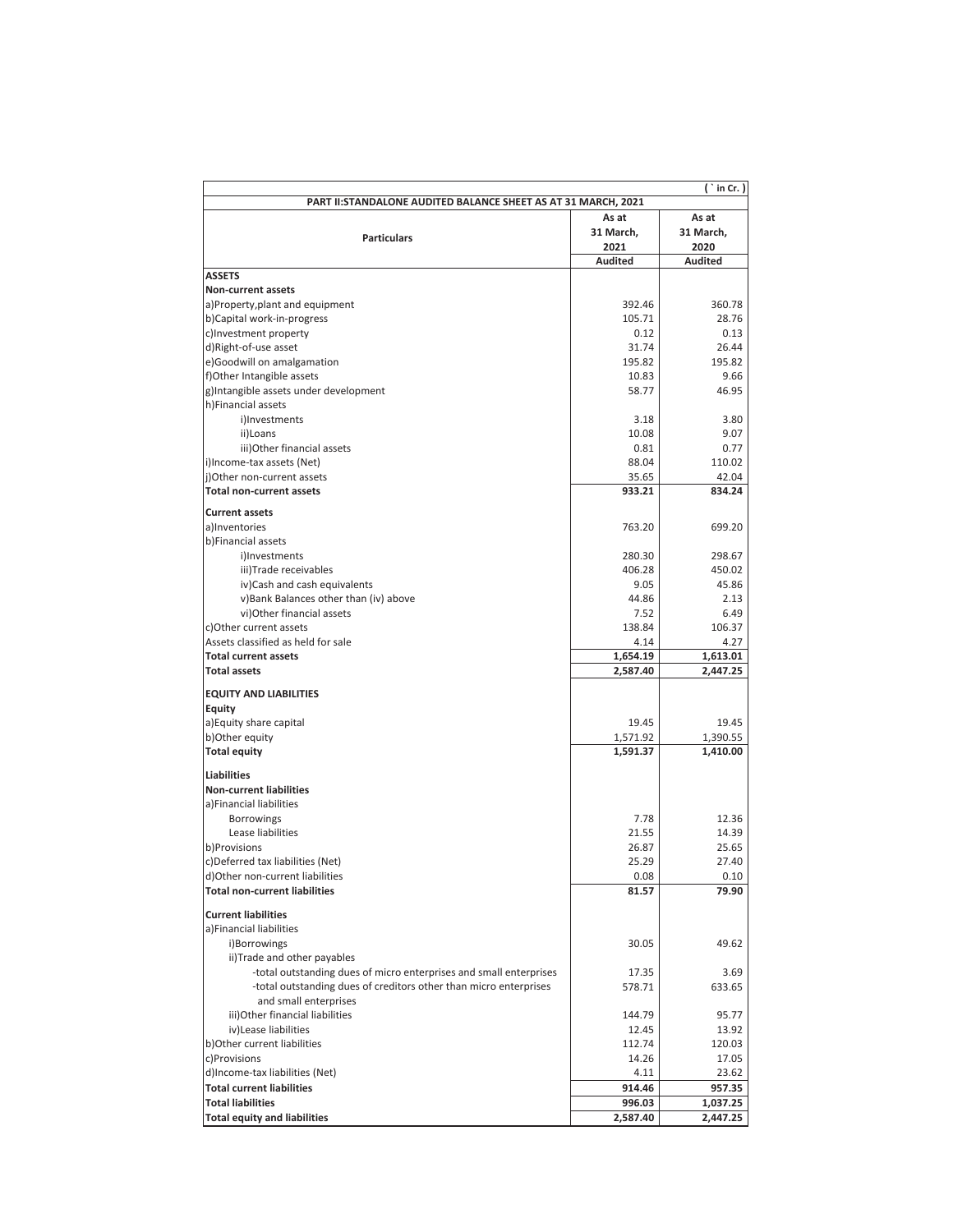|   |                                                                                                                                |                          | in Cr. )              |
|---|--------------------------------------------------------------------------------------------------------------------------------|--------------------------|-----------------------|
|   | PART III: STANDALONE AUDITED STATEMENT OF CASH FLOWS FOR THE YEAR ENDED 31 MARCH, 2021                                         |                          |                       |
|   |                                                                                                                                | For the year<br>ended 31 | For the year<br>ended |
|   | <b>Particulars</b>                                                                                                             | March, 2021              | 31 March, 2020        |
|   |                                                                                                                                |                          |                       |
|   |                                                                                                                                | <b>Audited</b>           | Audited               |
| А | CASH FLOW FROM OPERATING ACTIVITIES:                                                                                           |                          |                       |
|   | Profit before tax<br>Adjustments for:                                                                                          | 303.60                   | 239.27                |
|   | Finance costs                                                                                                                  | 5.21                     | 6.11                  |
|   | Depreciation and amortisation expense                                                                                          | 64.07                    | 61.50                 |
|   | Interest income<br>Dividend income                                                                                             | (6.39)<br>(0.04)         | (4.02)<br>(2.26)      |
|   | Fair valuation gain on investment in Mutual fund                                                                               | (2.96)                   | (3.81)                |
|   | Gain on redemption of current investments                                                                                      | (12.18)                  | (1.56)                |
|   | Credit balances written back<br>Allowance for doubtful debts (net)                                                             | (4.94)<br>5.38           | (4.30)<br>6.96        |
|   | Allowance for doubtful advances                                                                                                |                          | 0.02                  |
|   | Capital work-in-progress written off                                                                                           |                          | 0.27                  |
|   | Tangible assets written off                                                                                                    |                          | 0.09                  |
|   | Impairment of Intangible assets and intangible assets under development<br><b>Bad debts</b>                                    | 6.58                     | 1.77<br>2.23          |
|   | (Reversal) for indirect tax matters                                                                                            |                          | (2.45)                |
|   | Provision for Directors pension liability                                                                                      | 0.66                     | 0.28                  |
|   | Provision for supplemental pay<br>(Reversal) / Provision for gratuity                                                          | 0.49<br>(3.98)           | 0.82<br>1.94          |
|   | Provision for compensated absences                                                                                             | 2.57                     | 2.13                  |
|   | Mark-to-market loss on forward contract                                                                                        | 0.72                     | 0.04                  |
|   | Net unrealised foreign exchange loss                                                                                           | 1.77<br>(8.96)           | 4.66                  |
|   | (Gain) on disposal of property, plant and equipment and investment property<br>Operating profit before working capital changes | 351.60                   | (11.52)<br>298.17     |
|   | Movements in working capital:                                                                                                  |                          |                       |
|   | Decrease / (Increase) in trade receivables                                                                                     | 37.92                    | (8.54)                |
|   | (Increase) in inventories<br>(Increase) in loans                                                                               | (63.99)<br>(1.01)        | (23.83)<br>(1.40)     |
|   | Decrease / (Increase) in other financial assets                                                                                | 0.33                     | (1.85)                |
|   | (Increase) / Decrease in other assets                                                                                          | (31.06)                  | 27.30                 |
|   | (Decrease) / Increase in trade payables<br>Increase / (Decrease) in other financial liabilities                                | (37.68)<br>41.99         | 97.62<br>(14.03)      |
|   | (Decrease) / Increase in other liabilities                                                                                     | (7.30)                   | 20.92                 |
|   | <b>CASH GENERATED FROM OPERATIONS</b>                                                                                          | 290.80                   | 394.36                |
|   | Income taxes paid (Net of refunds)<br>NET CASH FLOWS GENERATED FROM OPERATING ACTIVITIES (A)                                   | (74.56)<br>216.24        | (56.36)<br>338.00     |
|   |                                                                                                                                |                          |                       |
| в | CASH FLOW FROM INVESTING ACTIVITIES:<br>Interest received                                                                      | 4.97                     | 3.93                  |
|   | Dividend received                                                                                                              | 0.04                     | 2.26                  |
|   | Purchase of current investments                                                                                                | (630.03)                 | (713.42)              |
|   | Proceeds from sale of long term investments<br>Proceeds from sale of current investments                                       | 0.63<br>663.54           | 525.60                |
|   | Payments for purchase of property, plant and equipment                                                                         |                          |                       |
|   | (including adjustments on account of capital work-in-progress,                                                                 | (142.77)                 | (61.97)               |
|   | capital creditors and capital advances)                                                                                        |                          |                       |
|   | Payments for intangible assets<br>Proceeds from disposal of property, plant and equipment and investment property              | (25.72)<br>10.65         | (16.63)<br>12.97      |
|   | Investments in bank deposits                                                                                                   | (42.87)                  | 1.33                  |
|   | NET CASH FLOWS (USED IN) INVESTING ACTIVITIES (B)                                                                              | (161.56)                 | (245.93)              |
| с | <b>CASH FLOW FROM FINANCING ACTIVITIES:</b>                                                                                    |                          |                       |
|   | Repayment of long-term borrowings (including current maturities)                                                               | (4.11)                   | (3.99)                |
|   | Proceeds from short-term borrowings                                                                                            | 68.34                    | 289.00                |
|   | Repayment of short-term borrowings<br>Payment of lease liabilities                                                             | (63.84)<br>(16.89)       | (280.50)<br>(16.84)   |
|   | Dividend paid on equity shares (including dividend distribution tax)                                                           | (48.78)                  | (58.73)               |
|   | Interest paid                                                                                                                  | (2.30)                   | (3.47)                |
|   | Bank balances in dividend account<br>NET CASH FLOWS (USED IN) FINANCING ACTIVITIES (C)                                         | 0.16<br>(67.42)          | 0.12<br>(74.41)       |
|   | NET (DECREASE) / INCREASE IN CASH AND CASH EQUIVALENTS (A) + (B) + (C)                                                         | (12.74)                  | 17.66                 |
|   |                                                                                                                                |                          |                       |
|   | CASH AND CASH EQUIVALENTS AT THE BEGINNING OF THE YEAR<br>Cash in hand                                                         | 0.03                     | 0.04                  |
|   | Balances with banks in current account and deposit account                                                                     | 45.83                    | 40.00                 |
|   | Bank overdrafts and cash credit facility (secured)                                                                             | (24.12)                  | (35.96)               |
|   | CASH AND CASH EQUIVALENTS                                                                                                      | 21.74                    | 4.08                  |
|   | Net Cash and cash equivalents as per Cash flow statement                                                                       | 9.00                     | 21.74                 |
|   | CASH AND CASH EQUIVALENTS AT THE END OF THE YEAR                                                                               |                          |                       |
|   | Cash in hand                                                                                                                   | 0.02                     | 0.03                  |
|   | Balances with banks in current account and deposit account<br>Bank overdrafts and cash credit facility (secured)               | 9.03<br>(0.05)           | 45.83<br>(24.12)      |
|   | CASH AND CASH EQUIVALENTS                                                                                                      | 9.00                     | 21.74                 |